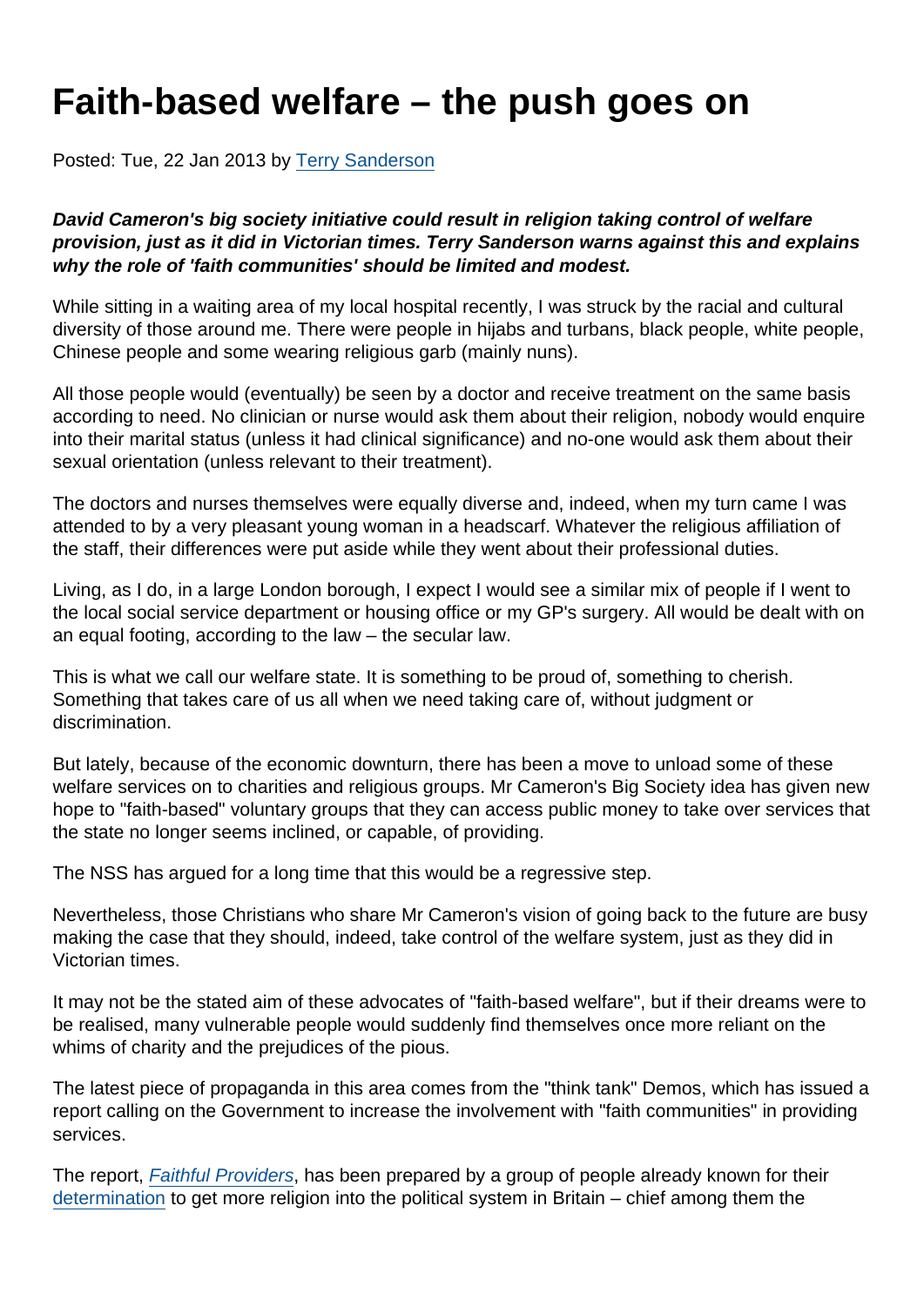evangelical Christian MP Stephen Timms. (The report is sponsored by an organisation called the Bill Hill Trust, whose primary objective is "the advancement of the Christian religion.")

It speaks highly of religiously-motivated volunteers, telling us that they have a special calling and are prepared to put in longer hours for less pay than their secular equivalents. But as someone who has devoted the whole of their working life to the "care sector", I feel a bit miffed at being told that my lack of religion somehow makes my contribution less valuable.

The report claims that religious groups are often denied funding by local authorities because they are perceived as discriminatory and proselytising.

The author of the report, Jonathan Birdwell, says this isn't true and that the 20 organisations that were questioned for this study (he admits this is too small a sample to have any academic significance) said they were aware that preaching and proselytising would put off young people and therefore they didn't do it (well, not much, anyway).

At the same time Mr Birdwell admits: "some organisations spoke about hiring members of their own faith exclusively as employees." He asserts that "this practice is not discriminatory" – even when carried out with public money.

He also suggests that although "aggressive proselytising" should be prohibited, service commissioners should not "demand that faith-based providers not proselytise at all... assuming that there is a plurality of service providers, there should be nothing wrong with service providers openly discussing their faith, particularly to those service users who are interested in learning more and/or open to a spiritual element."

Mr Birdwell says that those local authorities that engage "faith-based" providers should encourage them to work with other faith groups – although if proselytising is part of the service provision, it wouldn't be long before conflict and division arose.

The report explores the many initiatives that this Government and the previous two Governments have put into place to try to encourage "faith groups" not only to get involved in service provision but to try to get along with each other. Tens of millions of pounds have been spent on these schemes and still there is little to show for it.

As a major provider of "faith-based" services, Mr Birdwell unwisely points to "faith schools". This does his argument no good at all.

He should know that schools provided by churches and mosques are the epitome of discrimination – not only against service users (pupils from the wrong religion or none) but against staff, who can be selected on the basis of their claimed religion. If he imagines this is a good model for "faithbased welfare", we can look forward to a huge level of injustice and misuse of public funding.

Mr Birdwell admits that not everyone in the "faith sector" thinks the Big Society is a good way for religious groups to proceed:

"Some faith leaders have expressed reservations about engagement with the so-called Big Society agenda in evidence to the House of Commons Select Committee on Public Administration's report on the Big Society. In one example, the Bishop of Leicester stressed the limits of the Church of England's capacity to deliver public services stating that churches "cannot be an alternative to public service provision…. They cannot deliver the professionalism, they cannot deliver the resources, they cannot deliver the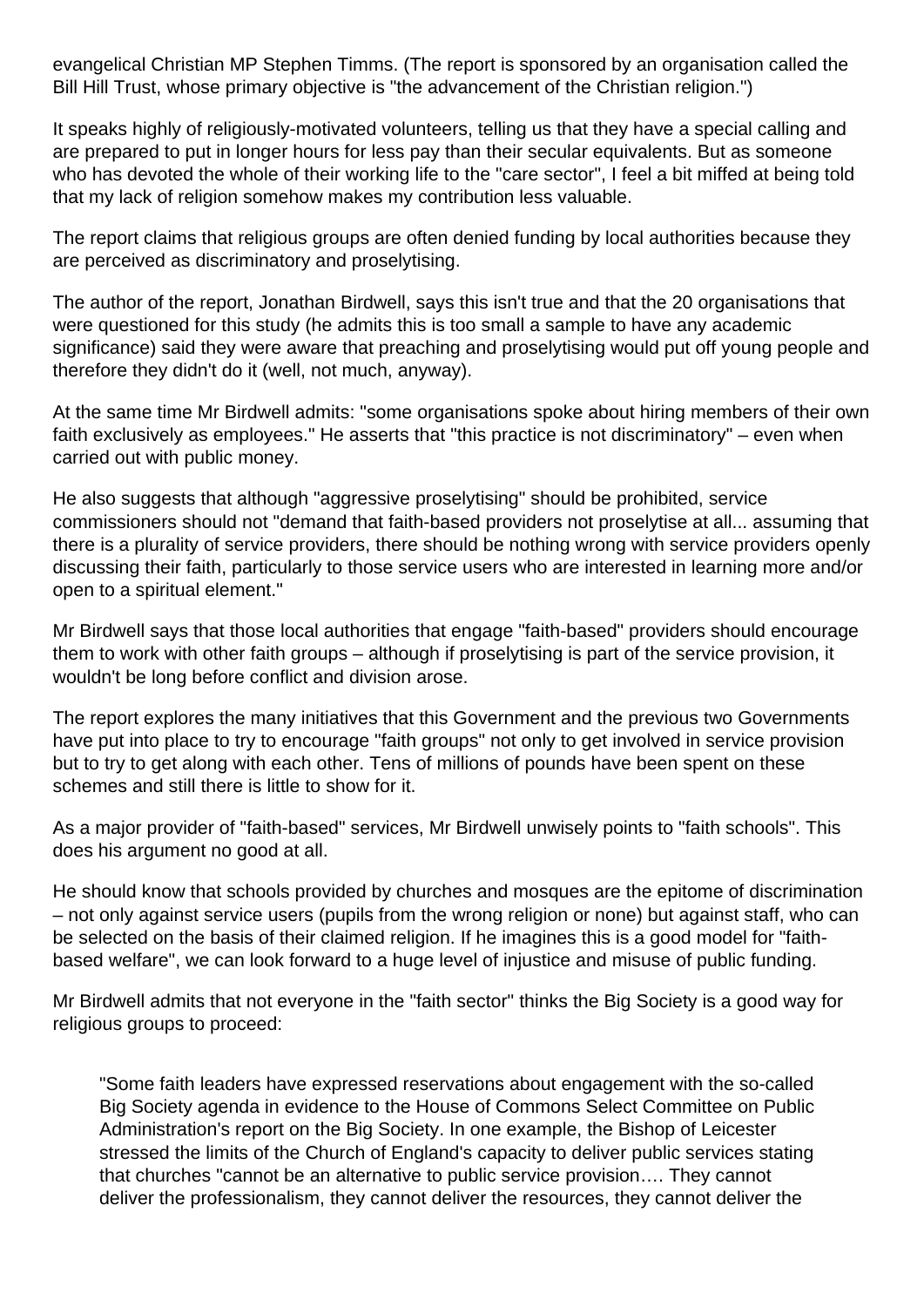standards, they cannot deliver the consistency, and they should not be expected to. But what they can do is add value, they can mobilise volunteers, they can support initiatives, and in localities they can do things that are small and transformational."

This sounds like a much better plan – to "add value" to a secular welfare state rather than try to provide an alternative structure.

Surely a much more Christian approach to alleviating suffering would be to force the state to embrace its responsibilities to its citizens instead of trying to unload them on to the shoulders of organisations that are ill-equipped to manage.

If the state cannot afford to provide these services, it is not going to be able to afford to provide the level of resources that religious groups need to provide them, either.

There is a simple solution to all this.

1) Religious groups should accept that their role in service provision will be limited and modest.

2) A law should be brought into effect that states simply that all services provided with the use of public money will be delivered without discrimination to the service user, without proselytising (at any level) and without discrimination in employment.

If this were done, then levels of suspicion and mistrust would be considerably lessened. Local authorities would feel safer to dish out scarce resources in the knowledge that they would be used solely to provide the service in a neutral and inclusive manner – and would not be used to promote any particular religion.

The unconvincing claims made by Demos in its report are further undermined by the theological track records of the people who have produced it. When you know where they are coming from it does, indeed, read like rather crude propaganda.

Also see:

A Christian response from Simon Barrow of Ekklesia [Questioning Demos: faith groups, social justice and public services](http://www.ekklesia.co.uk/node/17846) -

## Terry Sanderson

Terry Sanderson was the former president of the National Secular Society. The views expressed in our blogs are those of the author and may not necessarily represent the views of the NSS.

- [Share on What's App](whatsapp://send?text=http://www.secularism.org.uk/opinion/2013/01/faith-based-welfare-the-push-goes-on?format=pdf)
- [Share on Facebook](https://www.facebook.com/sharer/sharer.php?u=http://www.secularism.org.uk/opinion/2013/01/faith-based-welfare-the-push-goes-on?format=pdf&t=Faith-based+welfare+–+the+push+goes+on)
- [Share on Twitter](https://twitter.com/intent/tweet?url=http://www.secularism.org.uk/opinion/2013/01/faith-based-welfare-the-push-goes-on?format=pdf&text=Faith-based+welfare+–+the+push+goes+on&via=NatSecSoc)
- [Share on Email](https://www.secularism.org.uk/share.html?url=http://www.secularism.org.uk/opinion/2013/01/faith-based-welfare-the-push-goes-on?format=pdf&title=Faith-based+welfare+–+the+push+goes+on)
- [Subscribe to RSS Feed](/mnt/web-data/www/cp-nss/feeds/rss/news)

Tags: [Big Society](https://www.secularism.org.uk/opinion/tags/Big+Society), [Charity](https://www.secularism.org.uk/opinion/tags/Charity), [Public Services](https://www.secularism.org.uk/opinion/tags/Public+Services)

## Related Campaigns